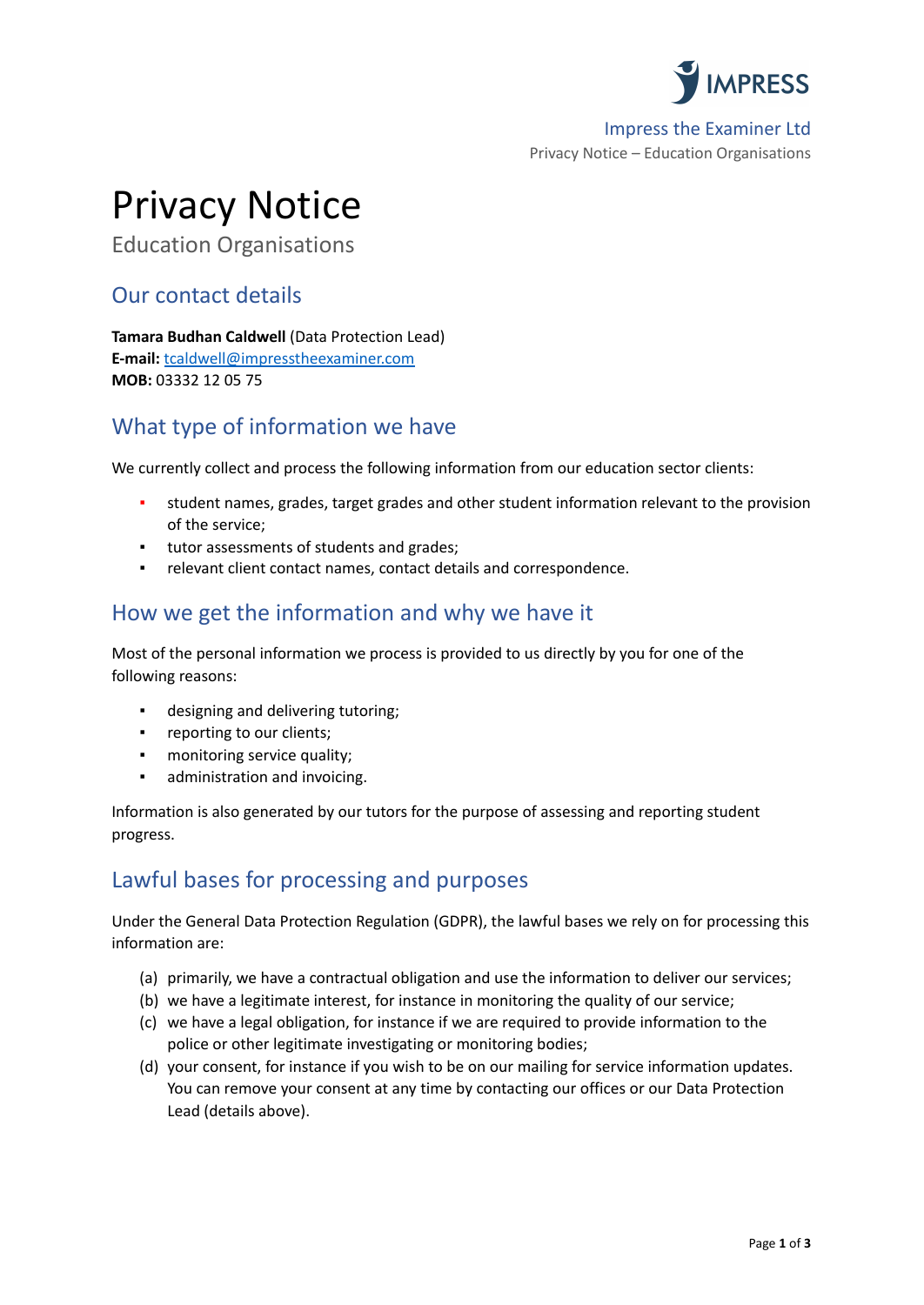

#### Impress the Examiner Ltd

Privacy Notice – Education Organisations

### Who we share information with

We share student information with the tutors allocated to deliver the services.

### How we store your information

Your information is stored on cloud file servers located primarily in the UK, EU and US.

All are certified to SOC1, SOC2 and ISO 27001 security standards as a minimum, most are more. Regulations governing data protection are primarily GDPR or, secondarily, the CCPA (California Consumer Privacy Act).

We implement user level security and access to data is provided on a 'need-to-know' basis.

### Data retention periods

We keep legal and financial records for the statutory periods. Student information and general correspondence is kept as follows:

| Student data (usually but not always anonymised) | 6 weeks post end of service              |
|--------------------------------------------------|------------------------------------------|
| Tutor assessments and grades                     | Duration of student's time in school     |
| Student survey and service feedback              | Duration of school and/or tutor contract |
| General correspondence                           | 2 years                                  |

### Your data protection rights

Under data protection law, you have rights including:

#### *Your right of access*

You have the right to ask us for copies of your personal information.

#### *Your right to rectification*

You have the right to ask us to rectify information you think is inaccurate. You also have the right to ask us to complete information you think is incomplete.

#### *Your right to erasure*

You have the right to ask us to erase your personal information in certain circumstances.

#### *Your right to restriction of processing*

You have the right to ask us to restrict the processing of your information in certain circumstances.

#### *Your right to object to processing*

You have the right to object to the processing of your personal data in certain circumstances.

#### *Your right to data portability*

You have the right to ask that we transfer the information you gave us to another organisation, or to you, in certain circumstances.